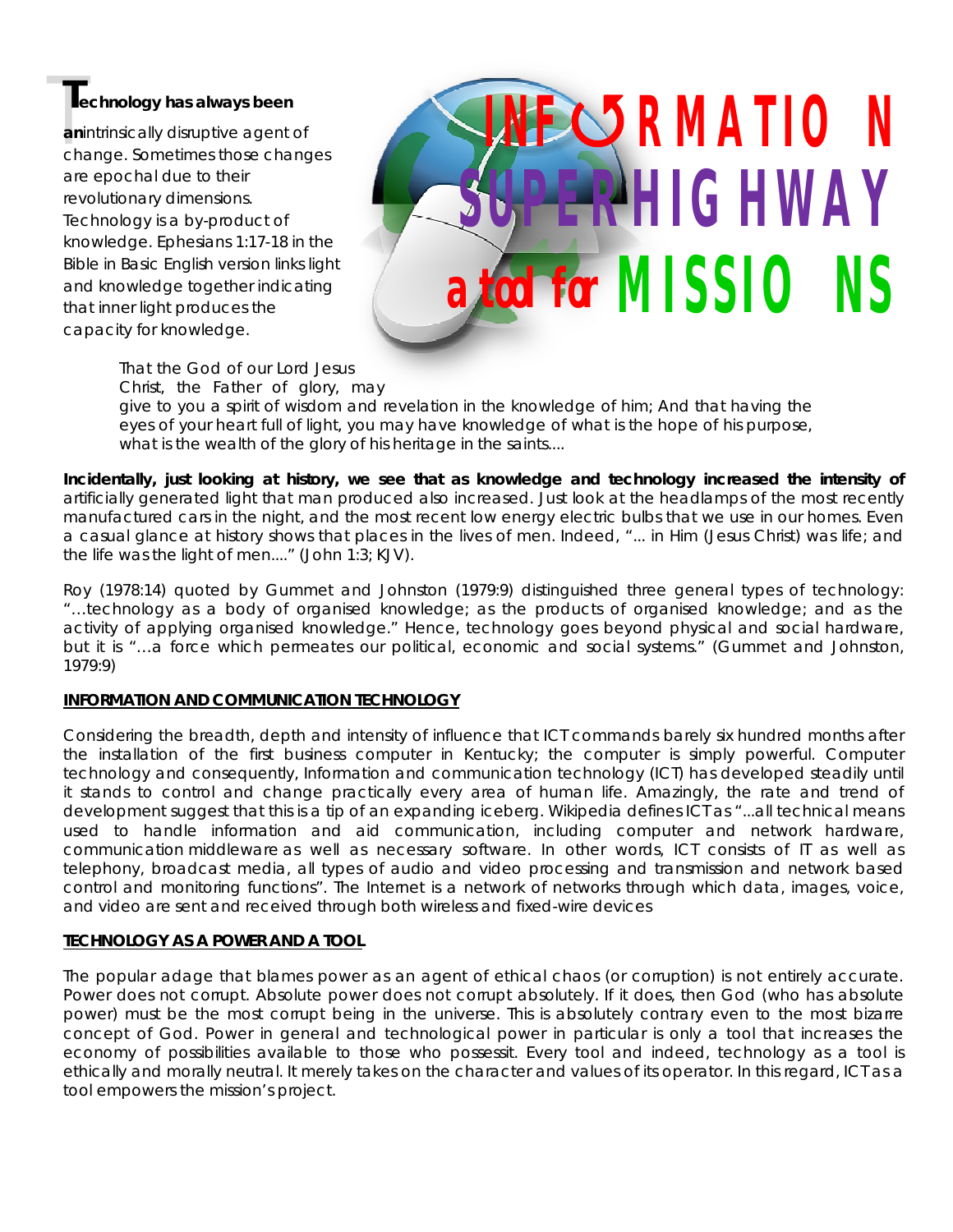#### **IMPACT OF TECHNOLOGY ON THE MEANING OF THE GREAT COMMISSION**

Technology does not only change our very lives, it also changes the meaning of words. When we give instructions, the actions that we expect from those obeying us have changed over the years due to changes in technology. In fact, children that are born will act on instructions according to the amount of technology available for their use at that time. When our own parents tell us, "send this money to my friend" in a city far from where we were; the expected action was that either we (or some other person) travel to the city physically with currency notes or a paper cheque and deliver same to the recipient. Today, depending on the level of technology available to us, we can actually stand right there in our parent's presence, digitally send the cash from our mobile phone and go to the room to sleep. An onlooker who does not understand the technology we used may consider us rude and disobedient indeed. In light of this, it is important that we take a second look at the great commission and see how technology has influenced its meaning.

*And he said to them, Go into all the world, and give the good news to everyone. (*Mark 16:15;BBE)

The verb "go" (the shortest complete sentence in English language) traditionally is a word of command that means that the person commanded should move away from the commander. Today, we may say to a friend on phone; "I've gone to the site of British Embassy. I just left..." when indeed we had been in our room all day. Of course, what we meant was that we visited the website of the British Embassy. Hence, the word "go" has been expanded in meaning. This expansion in meaning includes the concept of the word "world." Although the meaning of words have keeps changing in the face of technology and communication methods have made it possible for man to 'send his word' like God did, however, the complete great commission mandate, involves not just giving the good news to people; it includes making disciples of them. Disciple making (like marriage) cannot be effective without physical contact with the people we are to disciple. Hence, this fact retains the inevitability of physically going to the unreached peoples.

#### **INFORMATION TECHNOLOGY AND GLOBALISATION**

Information technology seems to be completing a circle that was broken in Genesis 11: 6&7;

*And the Lord said, See, they are all one people and have all one language; and this is only the start of what they may do: and now it will not be possible to keep them from any purpose of theirs. Come, let us go down and take away the sense of their language, so that they will not be able to make themselves clear to one another.*

God destroyed man's desire for the entire world to be physically networked in a physical city, but today, ICT

has re-created that network in cyberspace by connecting millions, indeed billions of people through their desktop, laptop or palmtop computers. It has also conquered distance and time thus making it possible to communicate with a lot of people as if you were physically close. In fact, Google can translate many written languages of the world into English and vice versa in a matter of seconds. Of course, this connection is highly empowering and has enriched mankind. In fact, the confusion of languages at the tower of Babel by God actually created the current challenges of the missionary task of cross-cultural communication of the gospel.

However, if God frustrated globalisation in Genesis 11, is



man not disobeying God again by returning to it? To answer that question, we need to understand God's motive in Genesis 11. He was not against the building of a city because even the heaven we are going is a city. He was not against globalisation through a common language in itself either because the heaven we are going to would be a 'globalised' city with just one language. (Zeph) Even if God just wanted them to spread across the earth, He could have done it without confusing their language. God was against globalisation at that time because the imagination of man was evil and a globalised mankind with a common language at that time would have seen the rapid spread of evil as we saw happen within a few centuries before the flood which led to the destruction of the entire population of the earth except Noah's family at that time.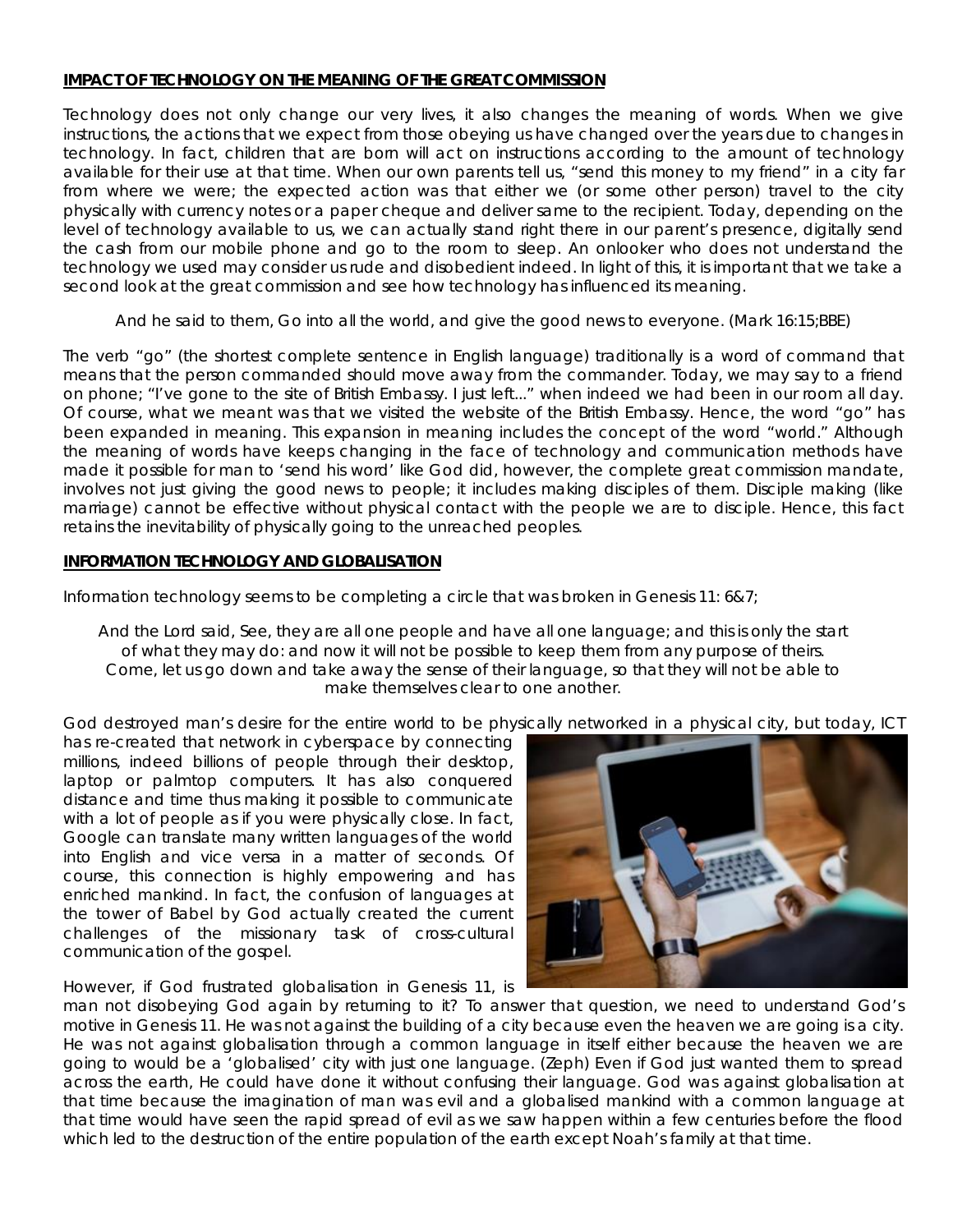*And they said, Come, let us make a town, and a tower whose top will go up as high as heaven; and let us make a great name for ourselves, so that we may not be wanderers over the face of the earth. And the LORD said, Behold, the people is one, and they have all one language; and this they begin to do: and now nothing will be restrained from them, which they have imagined to do.* Genesis 11:4&6 (KJV)

*And the LORD smelled a sweet savour; and the LORD said in his heart, I will not again curse the ground any more for man's sake; for the imagination of man's heart is evil from his youth; neither will I again smite any more everything living, as I have done.* Genesis 8:21 (KJV)

### **IMPACT OF TECHNOLOGY ON MISSIONS**

Technology impacts by bringing increase in at least three vital areas;

- Increase in speed,
- Increase in capacity, and
- Increase in impact.

#### Research

Some of the ICT tools that are available for mission's research include:

- Geographic information Systems
- Google Earth
- Internet Search

#### Communication, Mobilisation and Networking

- Access to Resources for mobilisation from all over the world.
- **Fmails**
- Discussion and News groups.
- Instant Messaging services- Skype, Yahoo. MSN, Online chat rooms.
- Web sites

#### Evangelism.

Web site Evangelism

A web site is your address on the internet containing information on what you do. It is accessible globally making it an effective medium for reaching unbelievers including the 10/40 window. Managing a successful web site involves domain name registration, web hosting, writing out Christian messages and uploading to the web site, and promoting the web sites on the internet through search engine optimization techniques. You may also use the web sites to sell Christian publications and materials and receive donated funds online.

#### Instant Messenger Services

Yahoo messenger services have specific chat room for these countries in the 10/40 window-Taiwan, Sri Lanka, Pakistan, Nepal, East Timor, Brunei, Bangladesh. It also has specific chat rooms on the following religions- Islam, Buddhism,Astrology,Catholics, Hinduism,Judaism, Paganism including Satanism, atheism, monotheism, and witchcraft. Chat rooms are also maintained by homosexuals (Gays and Lesbians)

Blogs